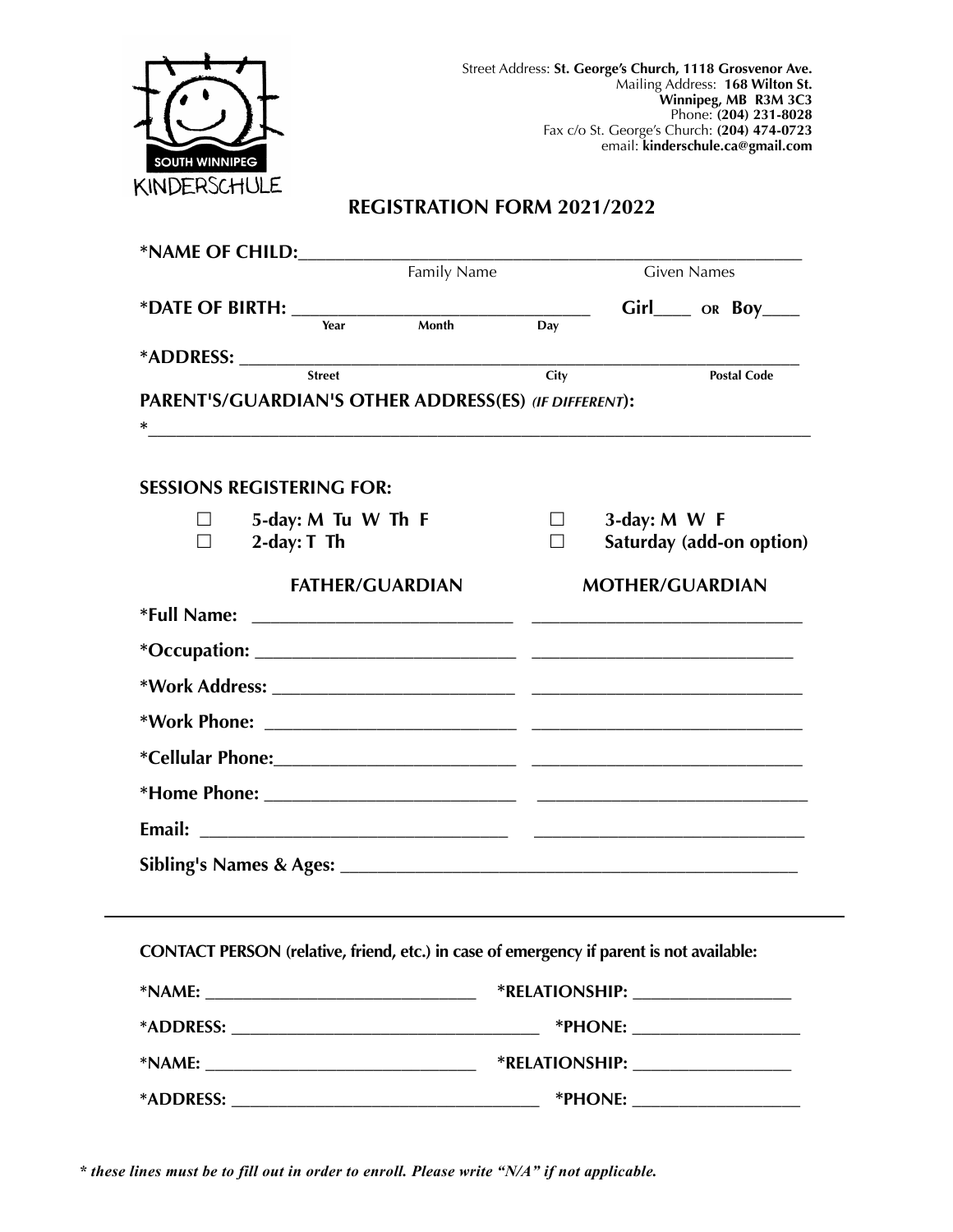# **MEDICAL INFORMATION**

| $*MHSC#$<br>(Family)                               | $\ast$<br>(Individual)                                                                                                                                                                                                                  |  |  |
|----------------------------------------------------|-----------------------------------------------------------------------------------------------------------------------------------------------------------------------------------------------------------------------------------------|--|--|
| *HEALTH OF CHILD                                   |                                                                                                                                                                                                                                         |  |  |
| sensitivities                                      | Any physical, developmental, or emotional condition relevant to the care of the child, esp. allergies or food                                                                                                                           |  |  |
|                                                    | (use additional sheets as necessary)                                                                                                                                                                                                    |  |  |
| <b>GENERAL INFORMATION</b>                         |                                                                                                                                                                                                                                         |  |  |
|                                                    |                                                                                                                                                                                                                                         |  |  |
|                                                    | <b>FAMILY HOBBIES AND INTERESTS</b> (pet's names, trips, etc.): ______________________                                                                                                                                                  |  |  |
| Previous Day Care/Nursery School Experience: _____ |                                                                                                                                                                                                                                         |  |  |
| <b>POLICY STATEMENT</b>                            | Important information is contained in the Parent Handbook, including<br>information on COVID precautions, our program and pedagogy, outings, etc.<br>The Parent Handbook also includes our official policies regarding child and parent |  |  |
| behaviour, payment requirements, etc.              | "I understand the importance of Kinderschule materials and                                                                                                                                                                              |  |  |

**policies and will familiarize myself with them as needed."**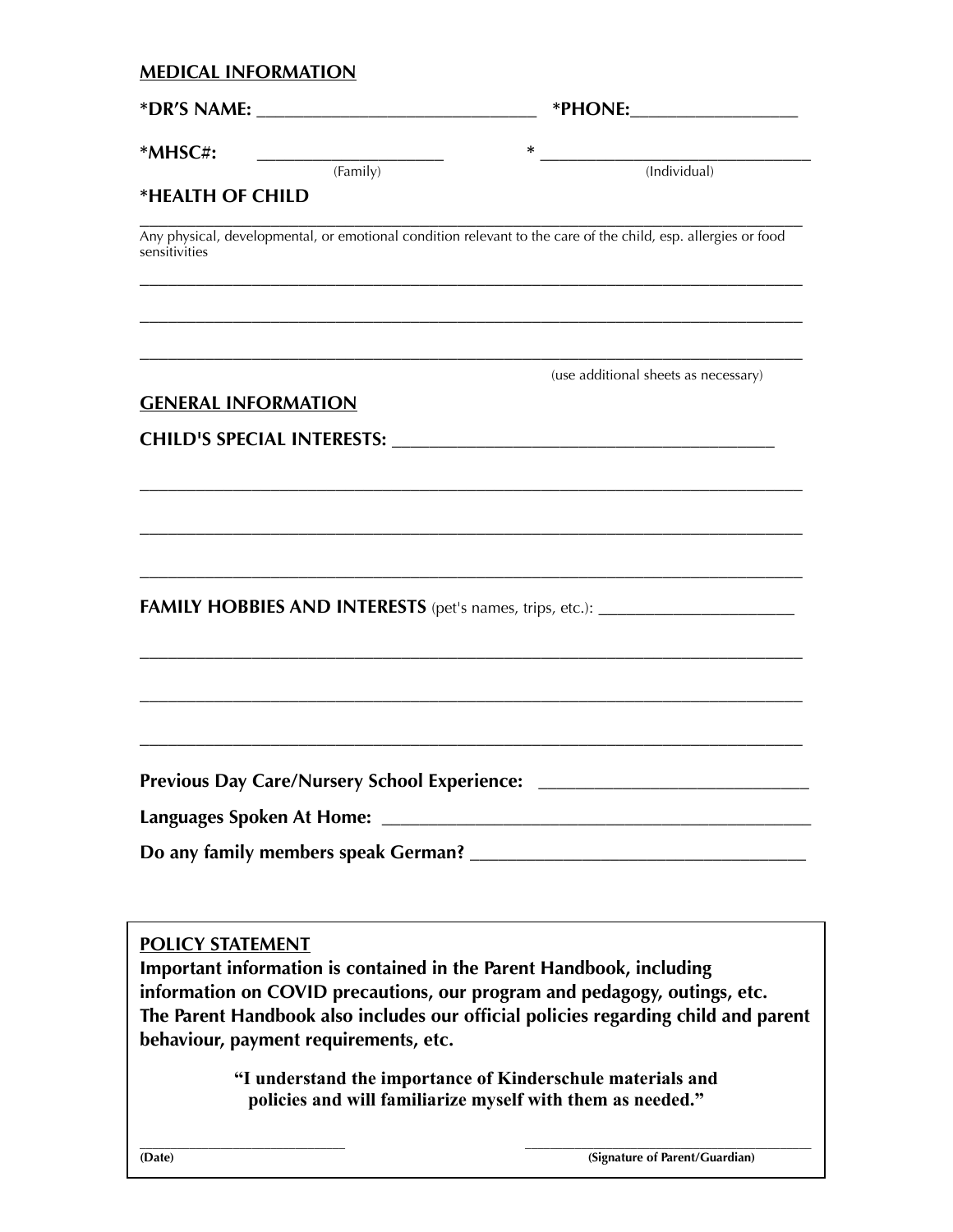# **SCHOOL PREMISES RELEASE FORM**

In accordance with the October 1983 Manitoba Day Care Licensing Manual, we are required to have in our possession the names of any individuals, other than the parents, to whom a child may be released. We ask that you complete this form and submit to Kinderschule on this form or in writing any updated changes when necessary throughout the school term.

| I hereby give permission for my child | to be released |
|---------------------------------------|----------------|
| from school premises to:              |                |

\_\_\_\_\_\_\_\_\_\_\_\_\_\_\_\_\_\_\_\_\_\_\_\_\_\_\_\_\_\_\_\_\_\_\_\_\_\_\_\_\_\_\_\_\_\_\_\_\_\_\_\_\_\_\_\_\_\_\_\_\_

\_\_\_\_\_\_\_\_\_\_\_\_\_\_\_\_\_\_\_\_\_\_\_\_\_\_\_\_\_\_\_\_\_\_\_\_\_\_\_\_\_\_\_\_\_\_\_\_\_\_\_\_\_\_\_\_\_\_\_\_\_

\_\_\_\_\_\_\_\_\_\_\_\_\_\_\_\_\_\_\_\_\_\_\_\_\_\_\_\_\_\_\_\_\_\_\_\_\_\_\_\_\_\_\_\_\_\_\_\_\_\_\_\_\_\_\_\_\_\_\_\_\_

Names: (to include car pool drivers)

**\_\_\_\_\_\_\_\_\_\_\_\_\_\_\_\_\_\_\_\_\_\_\_\_\_\_\_\_\_\_\_\_\_ \_\_\_\_\_\_\_\_\_\_\_\_\_\_\_\_\_\_\_\_\_\_\_\_\_\_\_\_\_\_\_\_\_\_\_\_\_\_\_\_\_\_\_\_\_\_ (Date) (Signature of Parent/Guardian)** 

# **MEDIA RELEASE FORM**

May we include your address, phone number, and e-mail in our Kinderschule Snack List and Contact List, which is given to all parents?  $(Y/N)$ 

Is your child allowed to be photographed and/or video-recorded for our internal NewsEmail?  $(Y/N)$ 

**NB no usage of photos in the public domain (i.e. our website, Facebook) will occur without receiving your specific permission in writing.** 

\_\_\_\_\_\_\_\_\_\_\_\_\_\_\_\_\_\_\_\_\_\_\_ \_\_\_\_\_\_\_\_\_\_\_\_\_\_\_\_\_\_\_\_\_\_\_\_\_\_\_ **(Signature of Parent/Guardian)** 

#### **PLAYGROUND RELEASE FORM**

As a parent/guardian of \_\_\_\_\_\_\_\_\_\_\_\_\_\_\_\_\_\_\_\_\_\_\_\_\_\_\_\_\_\_\_\_\_\_, I give permission for teachers of the South Winnipeg Kinderschule to take my child to the Grosvenor School Playground during class time for outdoor play.

**\_\_\_\_\_\_\_\_\_\_\_\_\_\_\_\_\_\_\_\_\_\_\_\_ \_\_\_\_\_\_\_\_\_\_\_\_\_\_\_\_\_\_\_\_\_\_\_\_\_\_\_\_\_\_\_ (Date) (Signature of Parent/Guardian)**